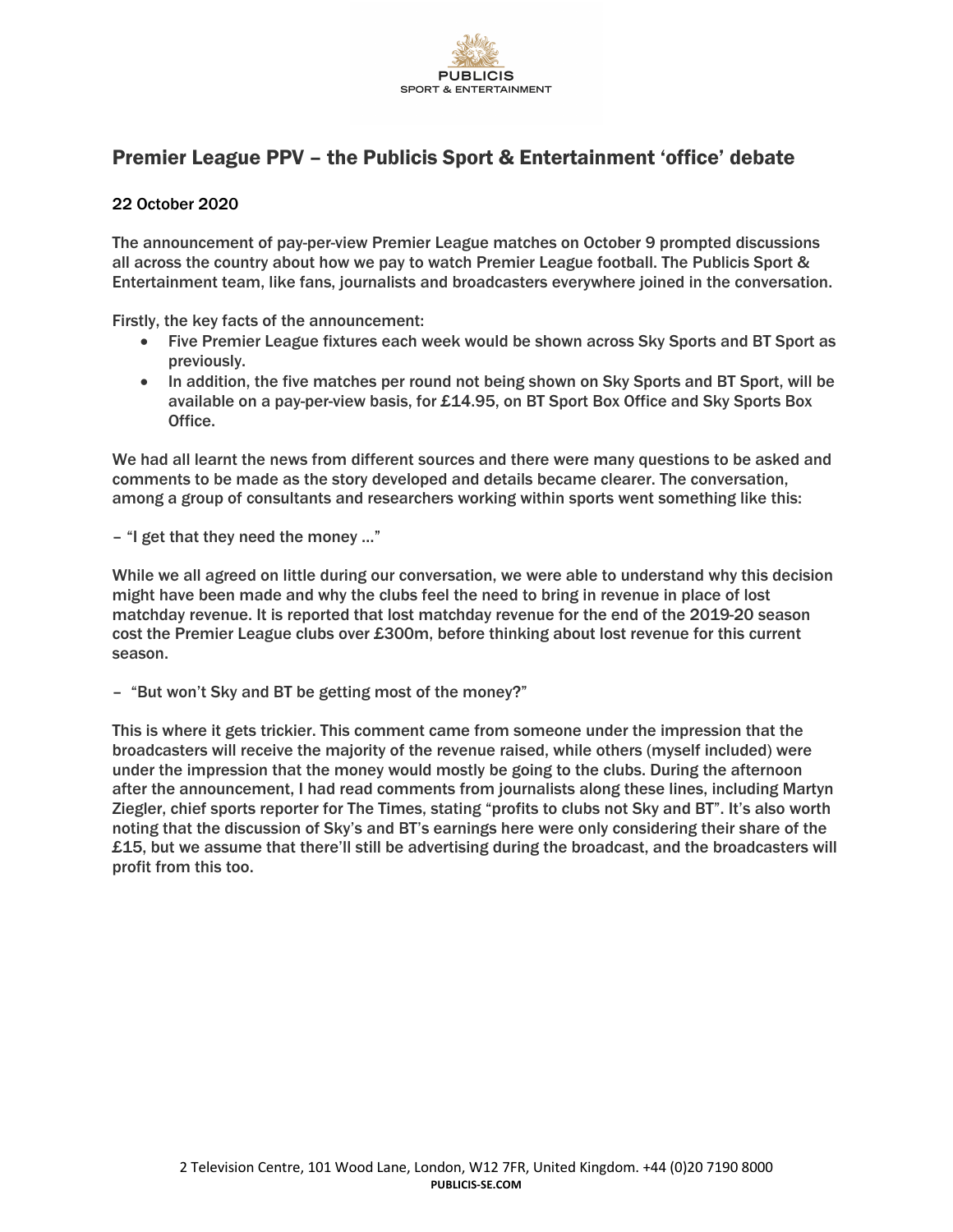

– "So, is this about saving the football pyramid? Will the Football League be receiving a share?" – "If fans knew they were safeguarding football in this country by paying that money, I'm sure they'd be able to stomach it"

The idea suddenly seemed much more acceptable to some when it was considered a necessary act to help protect the nation's football clubs and not just those in the Premier League. And this is where it gets interesting: the context of a transaction. Some people's attitudes toward their likelihood to transact changed not because of a lowering of the price, but, in effect, a change to the product they were purchasing. They were no longer thinking of it as £15 to simply watch a football match, but £15 to watch the match and donate to 'lower league' clubs in need of help.

## – "But still, £15?"

Ok, let's face it, the price and its positioning was the biggest talking point. Obviously, people were quick to say whether or not they would be willing to pay it, but it was the conversation around the pricing strategy, and its potential impact which was much more interesting.

– "I'd rather spend £15 on beer and watch it at the pub"

I've heard comments like that many times when researching the price of sports broadcasting, and particularly football, and I wasn't surprised to hear it during this discussion. The fact that these matches would be an additional charge on top of subscription fees already paid, only increases this type of reaction. It's an event requiring an active choice, so why not make an occasion out of it? Football fans all over the country (where pubs are open) will be making this choice if they decide the game is worth watching, and it's an easy comparison to make to understand its potential value.

– "I paid £10 to watch [a certain Championship team] last week. I wouldn't every week, but seems a fair enough price to me"

– "NOW TV daily passes have already set a benchmark"

Consumers will benchmark one price against another, whether it's the number of beers bought at the pub as discussed above, dividing monthly fees by the number of games watched, or other PPV options currently in existence (or options which feel like they're PPV). We all have a way of assigning a monetary value to watching a football match on TV and will then compare against it. Whether these benchmarks are then used to justify the £15 price point or not, is up to the individual.

Fans of Football League clubs have been paying £10 for iFollow for a while now, so can the Premier League justify it being worth £5 more? Fans of Premier League football are not inherently more likely to have higher incomes and be able to afford the extra  $£5$ . The broadcasters will have their teams and equipment at the grounds, anyway, for highlights purposes, so aren't necessarily incurring additional costs. If Sky Sports is showing two or three matches during the time of a NOW TV Day Pass, then how can one Premier League match cost £15 when 24 hours of football costs £9.99?

– "If it was 100% PPV, then £15 seems okay"

And yet again, the context of the pricing is pivotal to the reaction. Someone thought the price is okay, if they're not paying out for subscriptions as well. £15 per match, when picking and choosing which matches is a very different proposition than £15 per match on top of already paying to access other matches, some/most of which might not be watched.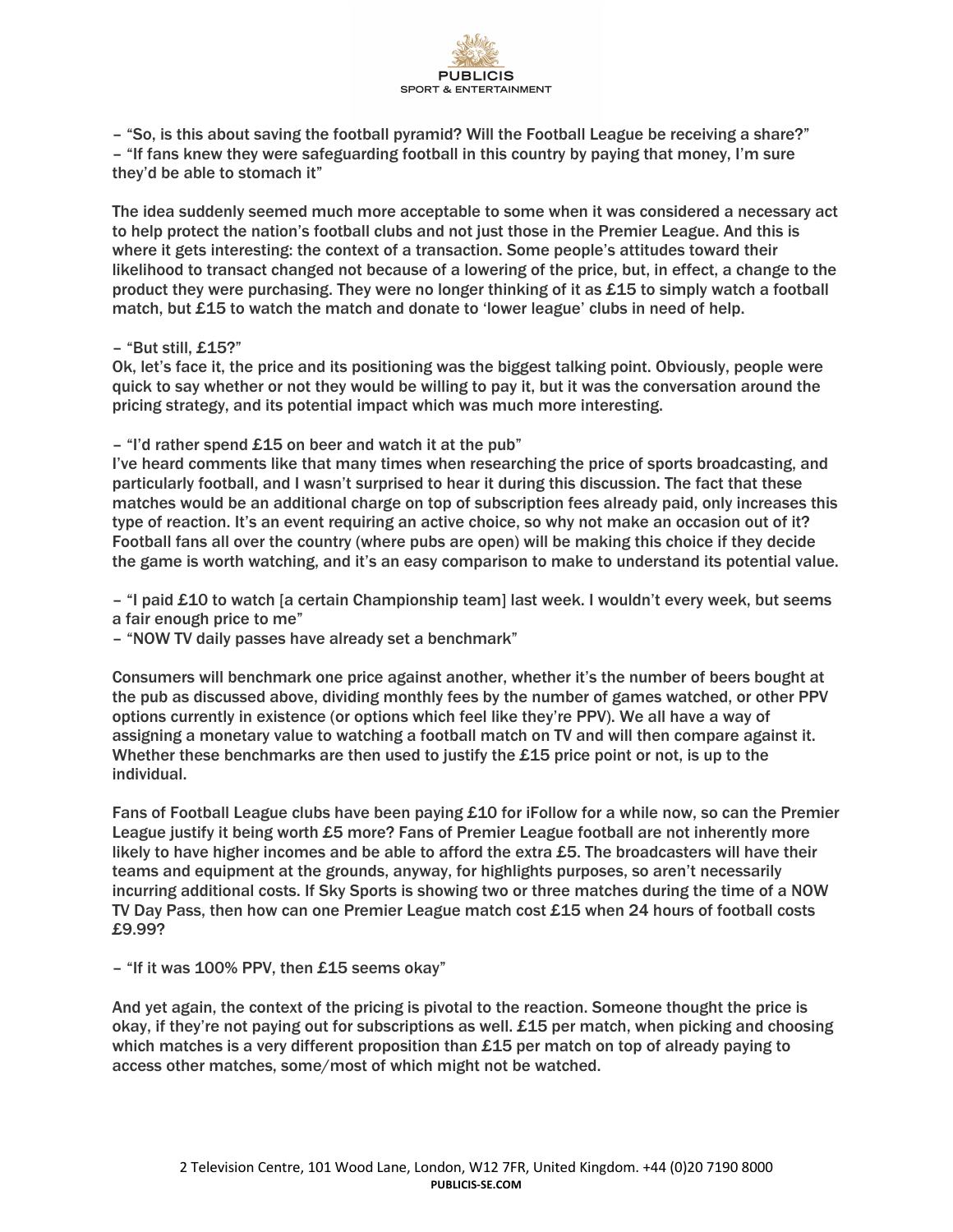

– "But the Premier League has to protect where their money comes from"

Admittedly, this is the part of the conversation that is much more likely to have occurred within our 'office' chat, than in pubs across the country. The Premier League's TV deal with UK broadcasters is worth £5bn for 2019-2022. Any changes made by the Premier League at the moment due to coronavirus – albeit temporary – can't put this revenue at risk. But what does that mean in regard to the proposed £15?

– "Talk of £5 or free games, seems to completely ignore where the money for the PL actually comes from"

– "Putting the additional matches at a price point that stops fans cancelling their subscriptions to watch on a pay-as-you-go basis make sense to protect the broadcast deals"

And this is the crux of the matter and the part of the pricing strategy conversation, which consumers are less likely to consider. The Premier League's choice of £15 is not a short-term decision, and is not simply about take-up over the next few months. The Premier League's TV revenue comes from subscribers committing to monthly amounts in order to have a range of matches to choose from. The vast majority don't watch every game, and may even prefer to pay for just the matches they watch, and so, this is the calculation that has been made. For the Premier League to protect its revenue in the long term, the price per game needs to quickly add up to an amount comparable to, or more than, that currently paid in subscriptions. Otherwise, we'll all quickly adjust to paying [insert £5/£7/£10] and expect that all matches can be offered at that price.

For a lot of current subscribers, average monthly spend would likely fall below that currently paid, and while there would be a group who might pay more than they do currently, it's a huge risk for the Premier League and its broadcasters to take, for it to deliver at least the same revenue as it does currently.

 $-$  "But it's going to encourage a lot more piracy, which then further devalues Sky & BT in the future" – "Ultimately the Premier League will have to learn the lessons that the music industry did. Piracy is too easy"

It was only a matter of time before the 'p' word came up in our conversation. On Friday afternoon, shortly after the Premier League announcement, the phrase 'IPTV' was trending on Twitter in the UK. In fact, on Friday, mentions of IPTV increased against the day before by over 1,500 per cent (credit to our social team for that stat). While admittedly, IPTV is not by definition illegal or pirated, it was certainly being used on Friday as a shorthand for illegal streams and suppliers of illegal streams.

There will be those who use the Premier League's announcement as an excuse to watch illegal streams, and it may encourage further use of them. Within the industry, there'll be sympathy for an organisation being expected to consider piracy within their pricing strategy. But if Friday's Twitter response was anything to go by, then this is the reality in which the Premier League and its broadcasters operate.